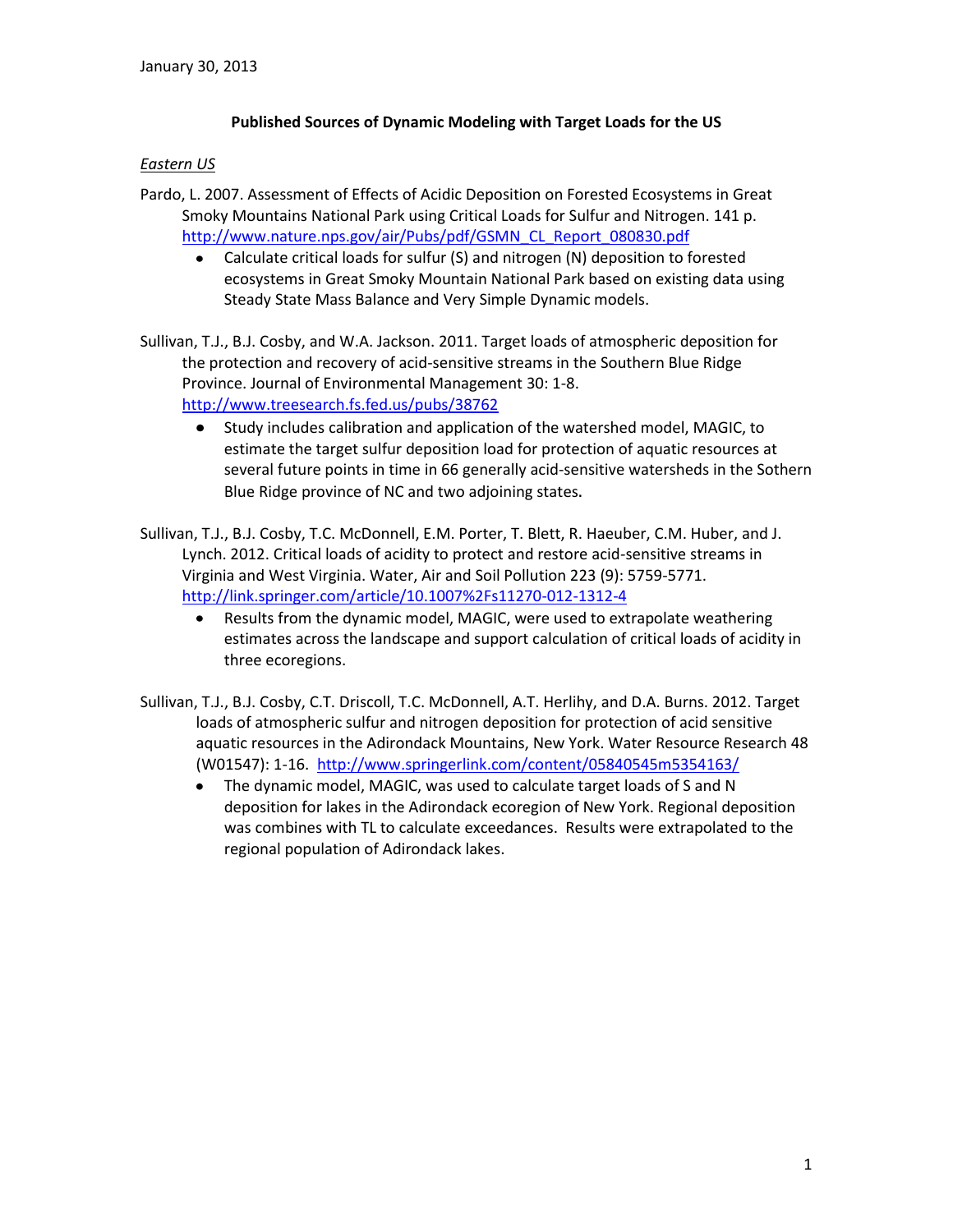## *Western US*

Baron, J.S. 2006. Hindcasting nitrogen deposition to determine an ecological critical load. Ecological Applications 16: 433-439.

[http://www.fort.usgs.gov/products/publications/pub\\_abstract.asp?PubID=21484](http://www.fort.usgs.gov/products/publications/pub_abstract.asp?PubID=21484)

- Estimates a CL for changes in diatom assemblages in lakes based on hindcasting past  $\bullet$ deposition and may be useful in setting target loads for high elevation lakes.
- Baron, J.S., D.S. Ojima, E.A. Holland, and W.J. Parton. 1994. Analysis of nitrogen saturation potential in Rocky Mountain tundra and forest: implications for aquatic systems. Biogeochemistry 27: 61-82. <http://www.jstor.org/stable/1469302>
	- N saturation responses using the Century model.
- Fenn, M.E., S. Jovan, F. Yuan, L. Geiser, T. Meixner, and B.S. Gimeno. 2008. Empirical and simulated critical loads for nitrogen deposition in California mixed conifer forests. Environmental Pollution 155: 492-511. <http://www.treesearch.fs.fed.us/pubs/38900>
	- Using Daycent (the daily time step of the Century model)  $1 \text{ NO}_3$  leaching and  $\bullet$ nitrogenous trace gas losses are modeled from California mixed conifer forests. Historic and future responses and dose response to varying N deposition were modeled. Empirical CLs for NO3 leaching are also compared.
- Gimeno, B.S., F. Yuan, M.E. Fenn, and T. Meixner. 2009. Management options for mitigating nitrogen (N) losses from N saturated mixed conifer forests in California. pp 425-455, In: A. Bytnerowicz, M.J. Arbaugh, A.R. Riebau, and C. Andersen. (eds.) *Wildland Fires and Air Pollution*. Developments in Environmental Science, Volume 8. Elsevier. Amsterdam. <http://www.treesearch.fs.fed.us/pubs/34275>
	- $\bullet$ Daycent simulations used in this study. This study is even more applicable than the Fenn et al. 2008 to target loads because authors look at various percent reductions of N deposition (starting with deposition of 25 kg N/ha/yr) and varying intervals of prescribed fire to see how this leads to reductions in  $NO<sub>3</sub>$  leaching losses or N trace gas losses from soil.
- Hartman, M.D., J.S. Baron, D.W. Clow, I.F. Creed, C.T. Driscoll, H.A. Ewing, B.D. Haines, J. Knoepp, K. Lajtha, D.S. Ojima, W.J. Parton, J. Renfro, R.B. Robinson, H. Van Miegroet, K.C. Weathers, and M.W. Williams. 2009. DayCent-Chem simulations of ecological and biogeochemical processes of eight mountain ecosystems in the United States: U.S. Geological Survey Scientific Investigations Report 2009–5150, 174 p. [http://www.fort.usgs.gov/products/publications/pub\\_abstract.asp?PubID=22618](http://www.fort.usgs.gov/products/publications/pub_abstract.asp?PubID=22618)
- Hartman, M.D., J.S. Baron, and D.S. Ojima. 2007. Application of a coupled ecosystem-chemical equilibrium model, Daycent-Chem, to stream and soil chemistry in a Rocky Mountain watershed. Ecological Modeling 200: 493-510. <http://pubs.er.usgs.gov/publication/70033030>
	- The first publication by Hartman et al. shows DayCent-Chem simulations and  $\bullet$ empirical data on stream water chemistry from recent years at 8 montane ecosystems across the U.S.; the second one focuses on a Rocky Mt watershed in Colorado. However, they do not look at the effects of increased or decreased N inputs, so the data don't directly help in determining target loads.